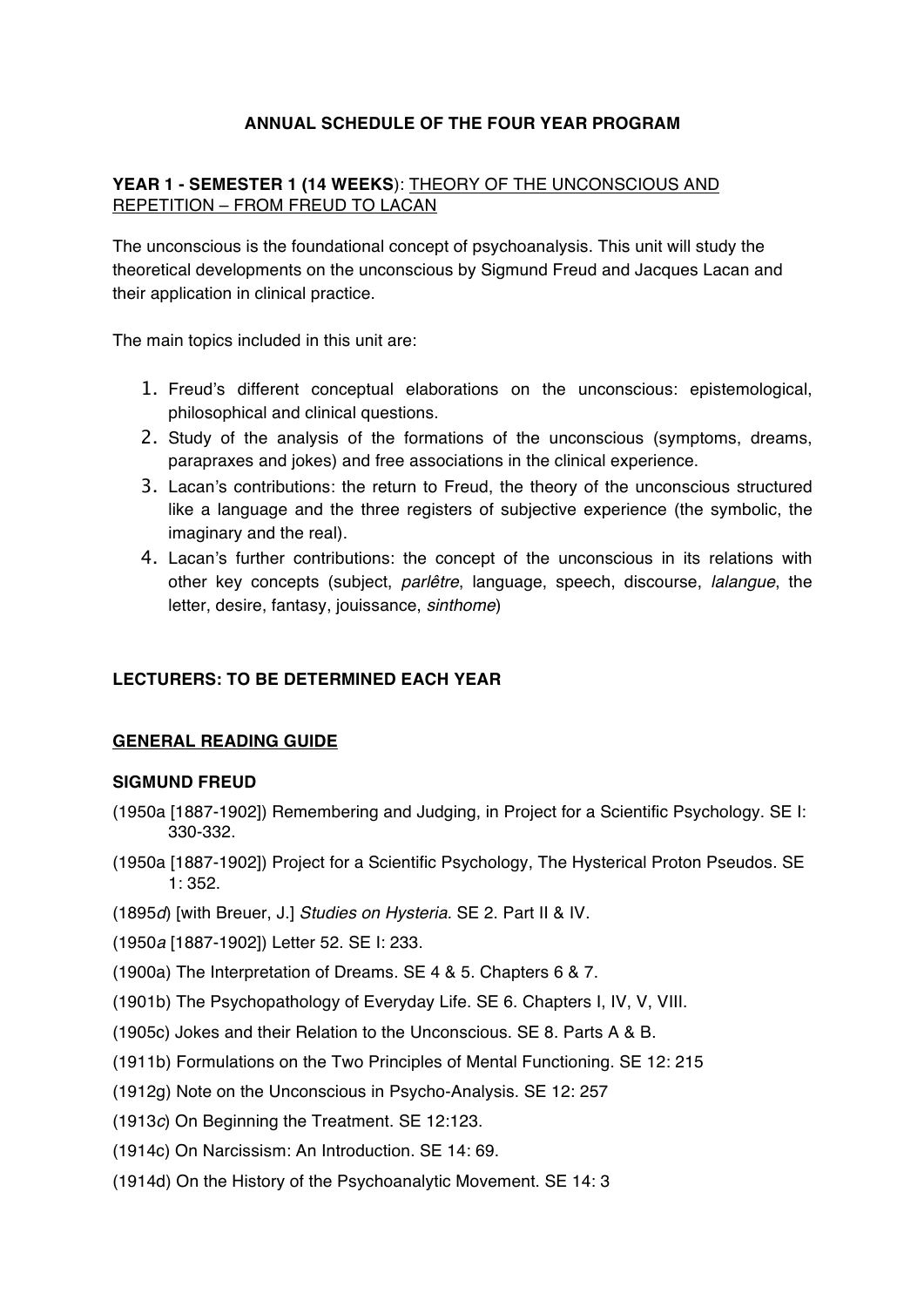- (1915*c*) Instincts and their Vicissitudes. SE 14:111.
- (1915d) Repression. SE 14:143
- (1915e) The Unconscious. SE 14:161
- (1916-1917 [1915-1917]) Introductory Lectures on Psycho-Analysis SE 15, Lectures 1-15; SE 16, Lectures 17, 18, 19.
- (1917d [1915]) A Metapsychological Supplement to the Theory of Dreams SE 14: 219
- (1921) Group Psychology and the Analysis of the Ego. SE 18. Chapter 7: Identification
- (1923b) The Ego and the Id. SE 19: 3
- (1925*a*) A Note upon the "Mystic Writing-Pad". SE 19:227.
- (1933a [1932]) New Introductory Lecture on Psycho-Analysis, Lectures 29 & 31. SE 22
- (1925h) Negation. SE 19: 235
- (1920g) Beyond the Pleasure Principle. SE 18: 3
- (1930a [1929]) Civilisation and its Discontents. SE 21:59

#### **JACQUES LACAN**

- (2006 [1949]) The Mirror Stage as Formative of the I Function as Revealed in Psychoanalytic Experience. Ecrits. Trans. B. Fink. New York & London, W. W. Norton & Company.
- (2006 [1953]) The Function and Field of Sp eech and Language in Psychoanalysis. Ecrits. Trans. B. Fink. New York & London, W. W. Norton & Company, sections 1, II and III.
- (1988 [1953-54]) The Seminar of Jacques Lacan Book 1, Freud's Papers on Technique. Trans. J. Forrester. Cambridge, Cambridge University Press, chapters 7, 9-12, 19 (237-246), 20 (247-249), 21 (261-272), 22 (280-287).
- (2006 [1954]) Introduction to Jean Hyppolite's Commentary on Freud's 'Verneinung', and Response to Jean Hyppolite's Commentary on Freud's 'Verneinung'. Ecrits. Trans. B. Fink. New York & London, W. W. Norton & Company, 308-333; and (1988 [1954]) A spoken commentary on Freud's Verneinung, by Jean Hyppolite. Appendix to The Seminar of Jacques Lacan, Book 1, Freud's Papers on Technique 1953-1954.
- (1988 [1954-55]) The Seminar of Jacques Lacan Book II, The Ego in Freud's Theory and in the Technique of Psychoanalysis 1954-1955. Trans. S. Tomaselli. Cambridge, Cambridge University Press.
- (1993 [1955-1956]) The Seminar of Jacques Lacan, Book III, The Psychoses. Trans. R. Grigg. New York & London, W. W. Norton & Company, chapters XII-XIX.
- (2006 [1957]) The Instance of the Letter in the Unconscious, or Reason since Freud. Ecrits Trans. B. Fink. New York & London, W. W. Norton & Company.
- (2006 [1957-58]) On a Question Prior to Any Possible Treatment of Psychosis. Ecrits. Trans. B. Fink. New York & London, W. W. Norton & Company, 457-466.
- (1957-1958) The Seminar of Jacques Lacan, Book V, The Formations of the Unconscious. Unpublished translation by Cormac Gallagher. Chapter I.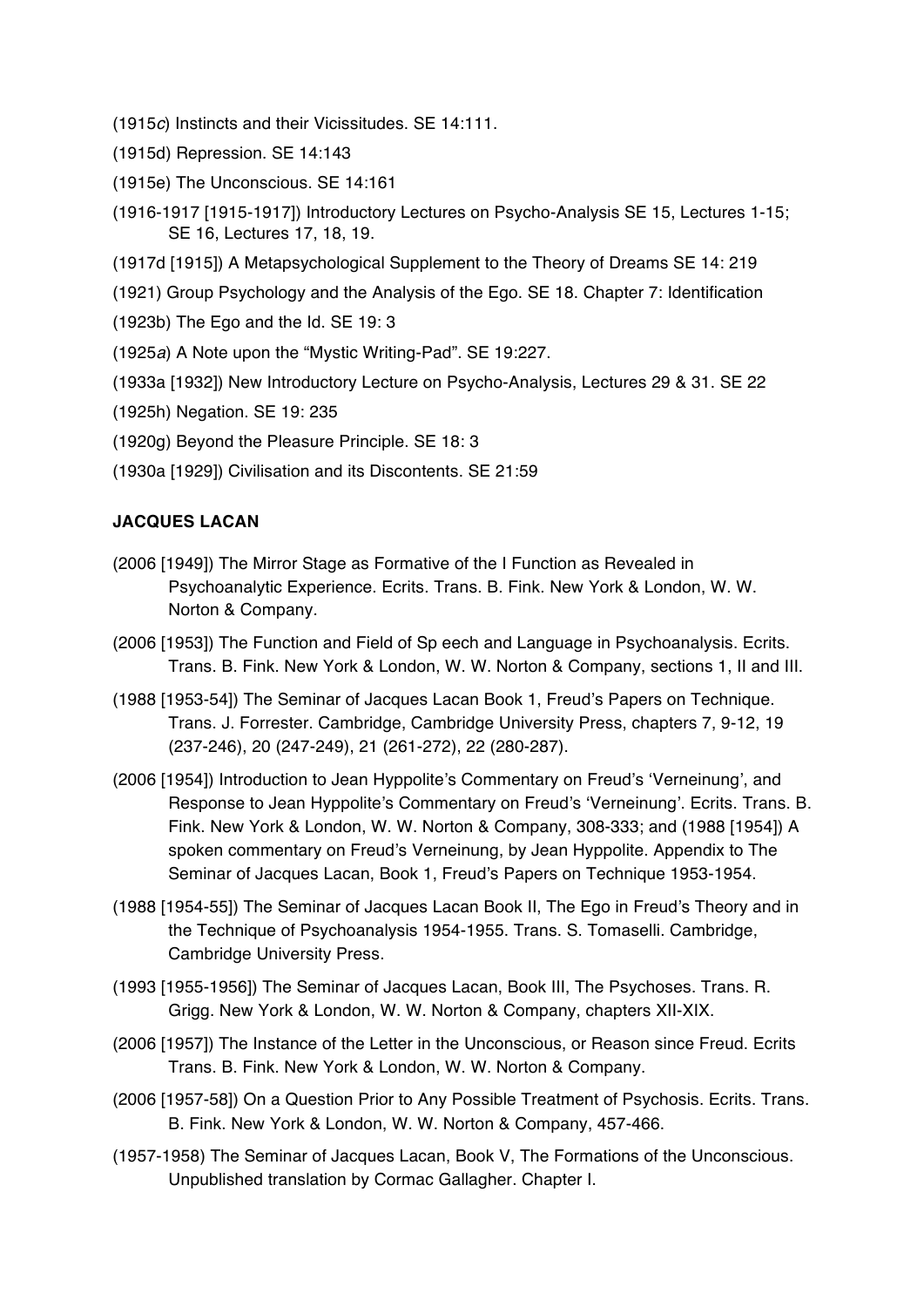- (1992 [1959-1960]) The Seminar of Jacques Lacan Book VII, The Ethics of Psychoanalysis. Trans. D. Potter. New York, W.W. Norton, chapters 2- 6.
- (2006 [1960]) The Subversion of the Subject and the Dialectic of Desire in the Freudian Unconscious, in Ecrits. Trans. B. Fink. New York & London, W. W. Norton & Company.
- (2006 [1960]) Remarks on Daniel Lagache's Presentation: 'Psychoanalysis and Personality Structure'. Ecrits. Trans. B. Fink. New York & London, W. W. Norton & Company.
- (1962-63) The Seminar of Jacques Lacan, Book X, Anxiety, chapters III (28.11.1962), IV (5.12.1962), VII (9.1.1963). Unofficial Trans. C. Gallagher.
- (1979 [1964]) The Four Fundamental Concepts of Psycho-Analysis. Trans. A. Sheridan, Part 1: The Unconscious and Repetition; Part IV: The Field of the Other and Back to the Transference. New York & London, W. W. Norton & Company.
- (2006 [1964]) Position of the Unconscious. Ecrits. Trans. B. Fink. New York & London, W. W. Norton & Company.
- LACAN J. (2006 [1964]) On Freud's Trieb and the Psychoanalyst's Desire. Ecrits. Trans. B. Fink. New York & London, W. W. Norton & Company.
- (2007 [1969-70]) The Seminar of Jacques Lacan, Book XVII, The Other Side of Psychoanalysis. Trans. R. Grigg. N.Y., London, W.W. Norton & Company, chapters 1-8.
- (1998 [1972-1973]) The Seminar of Jacques Lacan, Book XX, Encore. Trans. B. Fink. N.Y., London, W.W. Norton & Company, chapters 1-3; 8-11.
- (1974-75) The Seminar of Jacques Lacan Book XXII, R.S.I., Session of 21 January 1975. Unofficial trans. C. Gallagher.
- (1975) The Third [Intervention in the Congress of Rome 1/11/1974. [Originally published in Lettres de l'Ùcole freudienne de Paris 16:178-203, 1975]. Trans. E. Ragland.
- [1975-76] The Seminar, Book XXIII, Joyce and the Sinthome. Unofficial trans. C. Gallagher.

#### **FURTHER READING**

**BENVENISTE, É.** (1971) Subjectivity in Language. In Problems in General Linguistics. Miami: University of Miami Press.

**BROUSSE, M-H.** (1996) The Imaginary. In Eds. R. Feldstein, B. Fink, M. Jaanus. Reading Seminars I and II Lacan's Return to Freud. Albany, State University of New York Press, 118- 122.

**BROUSSE, M-H.** (1996) Language, Speech and Discourse. In Eds. R. Feldstein, B. Fink, M. Jaanus. Reading Seminars I and II, Lacan's Return to Freud. Albany. State University of New York Press, 123-129.

**CLEMENS, J. & GRIGG, R**. (2006) Jacques Lacan and the Other Side of Psychoanalysis: Reflections on Seminar XVII. Duke University Press.